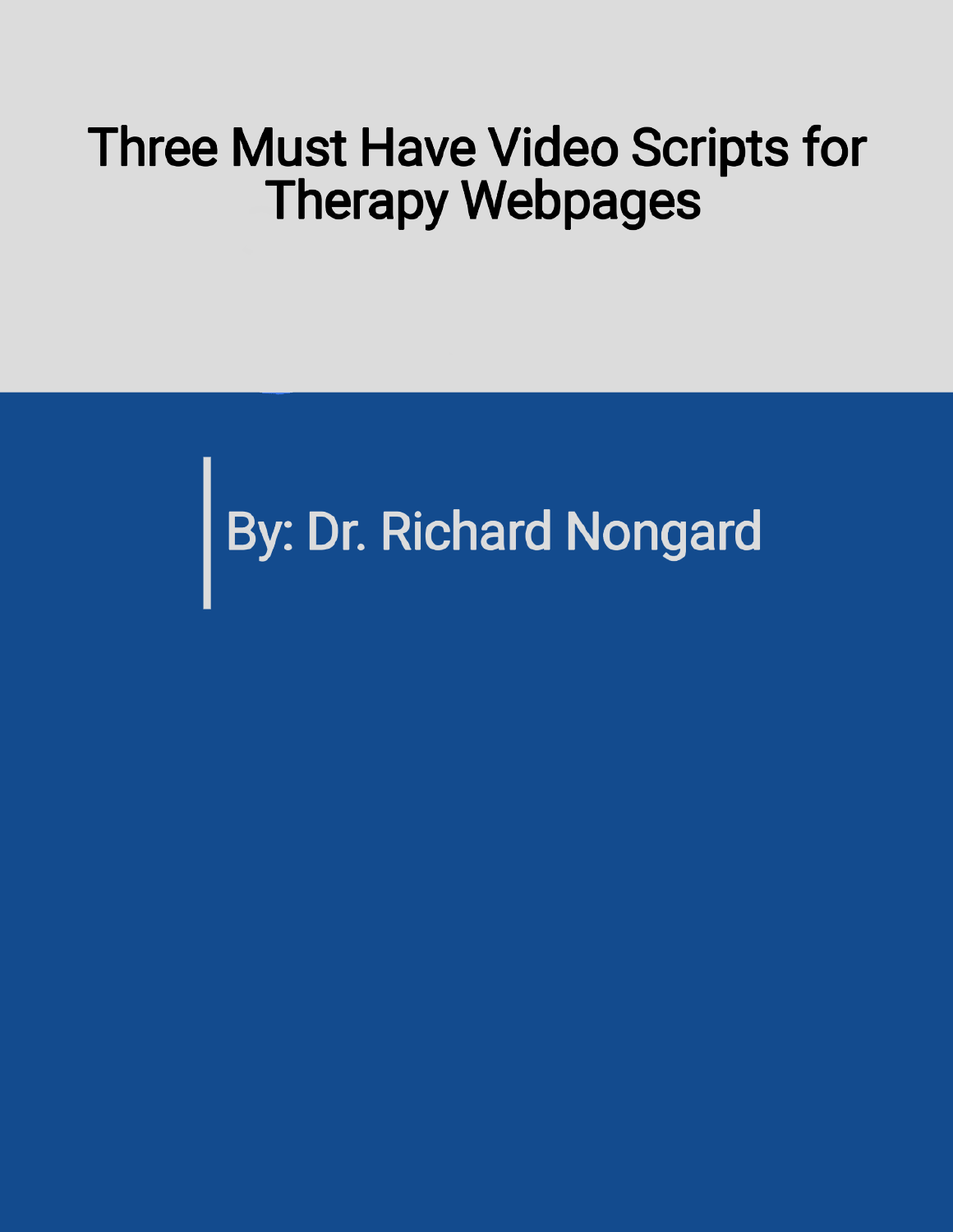One of the most common questions I get asked about making a video for a website is, "What should I say in a video?" The good news is that the less you say the better. People are not looking for long winded explanation, a video presentation of your entire resume, or information about varieties of therapeutic approaches.



What they are looking for is a clear welcome message, clear information about how your service can help them personally, and a call to action (what you want them to do after they view the video.) The potential client will be watching the video and making these snap judgements:

- Is this therapist empathetic?
- Is this therapist competent?
- Is this therapist professional?

You have about 90 seconds to communicate these three things. Empathy is communicated by speaking directly the potential client using first person language (you, me) and clearly explaining the core benefit of your services.

Competent will be decided by how you deliver your short presentation. You should practice and rehearse so you can deliver your message with confidence, look into the camera as if you were speaking directly the clients, and by speaking at a normal rate.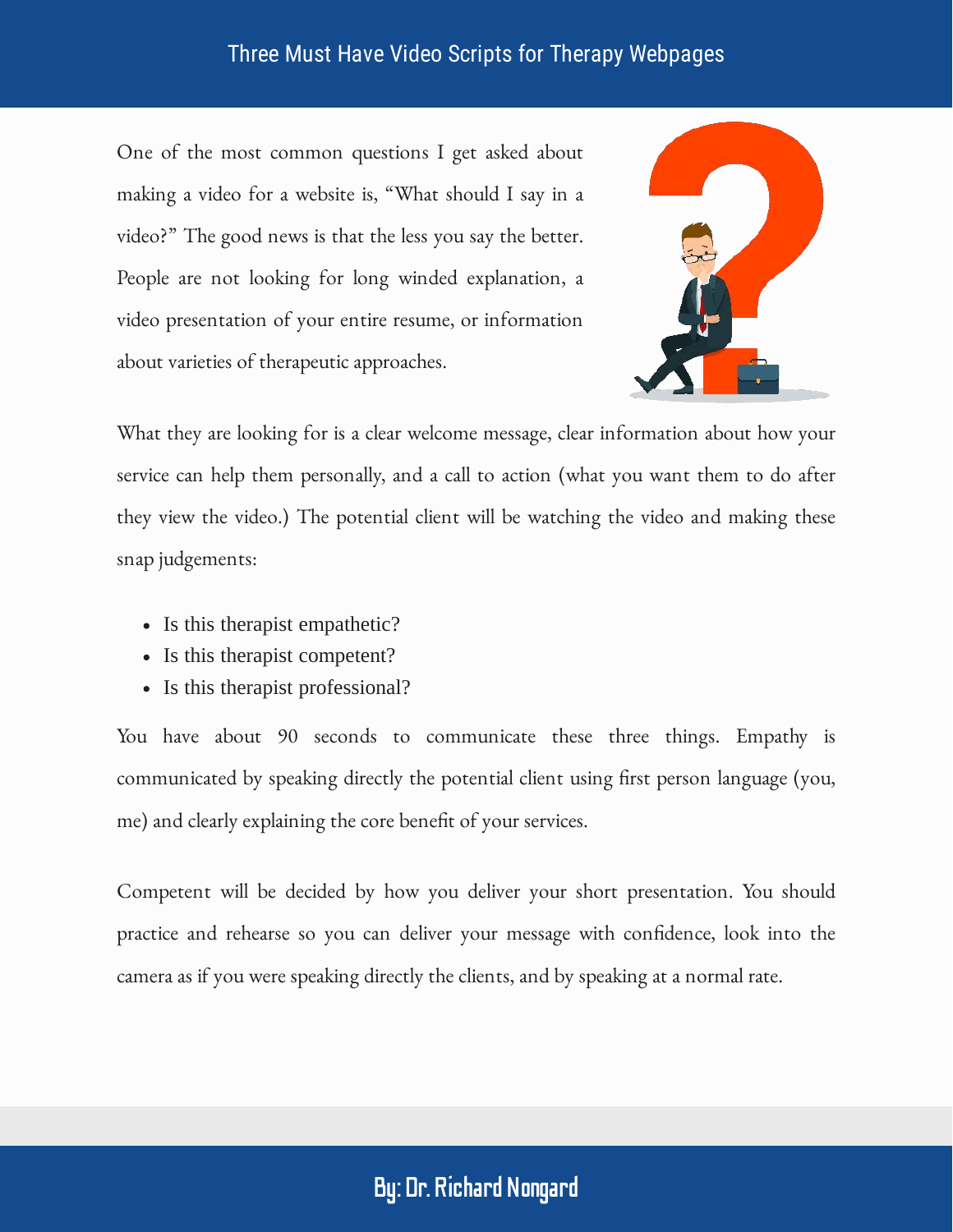Professionalism will be decided by your sound and video quality, and by the background setting you choose.

These snap judgements may or may not be fair or accurate, but they will occur. If you create a winning script, deliver it with care, and do it professionally the result will be a sense that you are the person to help them make their changes and reach their goals.

In this course I will give you the tool for creating high quality audio, and I will show you the steps to creating a simple but professional video.

There are three scripts that every therapist needs on their website. You can adapt these to other pages on your website, but they will provide a good formula for presenting yourself in 60-90 seconds. Long videos will not help you. The longer a video, the more viewers will drop off. Just do a short video correctly and you will be light years ahead of other therapists.

Note: Do not auto play videos. These irritate people, and search engines penalize auto play video. Host your video on YouTube (free) or use vimeo (paid) to host professional video and embed the video on your website.

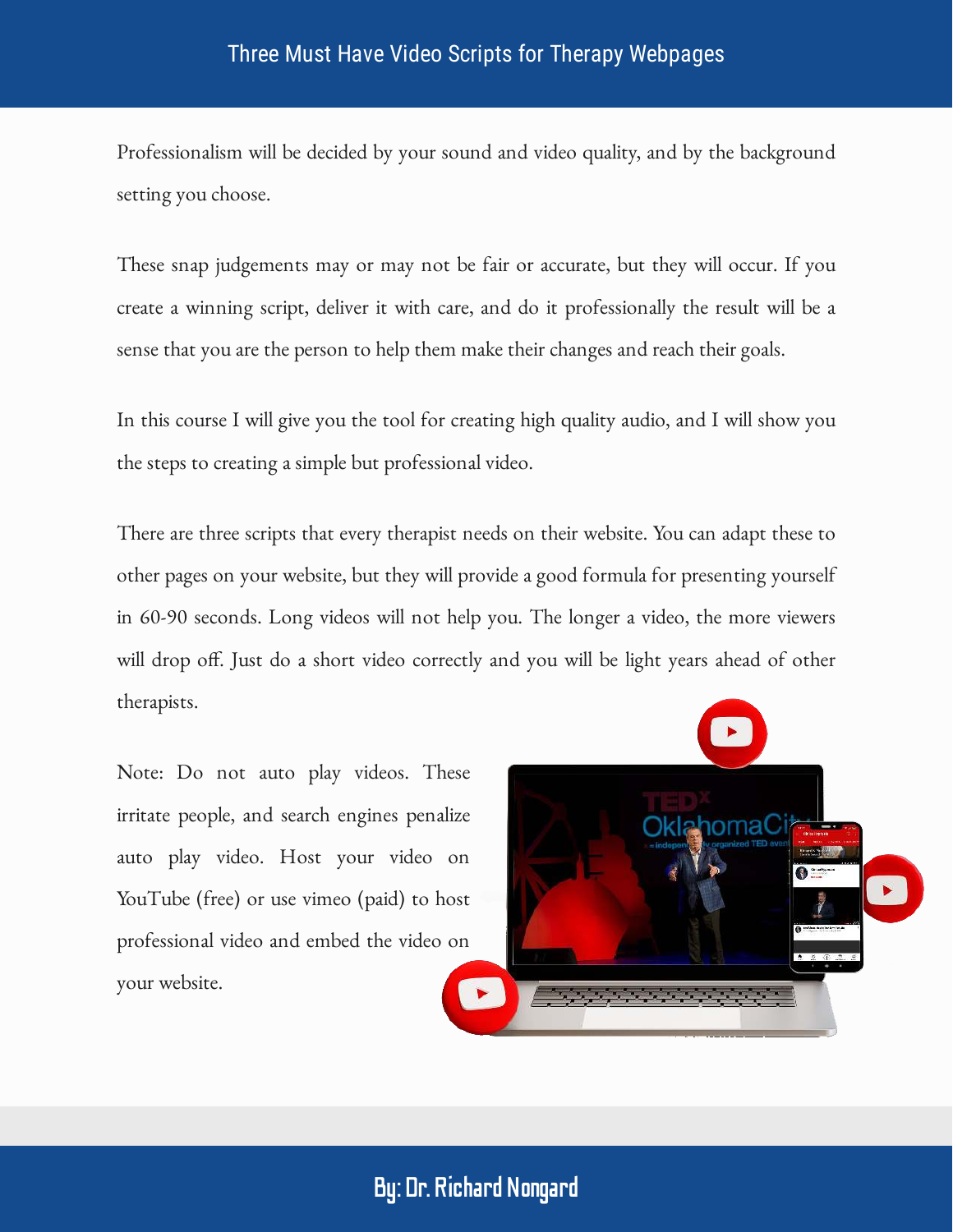Video One – Homepage Video



Your homepage probaly has information about a variety of services, links to resources or services you provide, and information about contacting you and where you see clients. You may also have a lead magnet or other marking resources on your homepage (you should be exchanging content of value for their email address).

Because the homepage has many places, links, and a lot of information, the purpose of the homepage video is to

- Introduce yourself
- Tell them what action to take (call you, schedule online, opt -in to a lead magnet, etc.)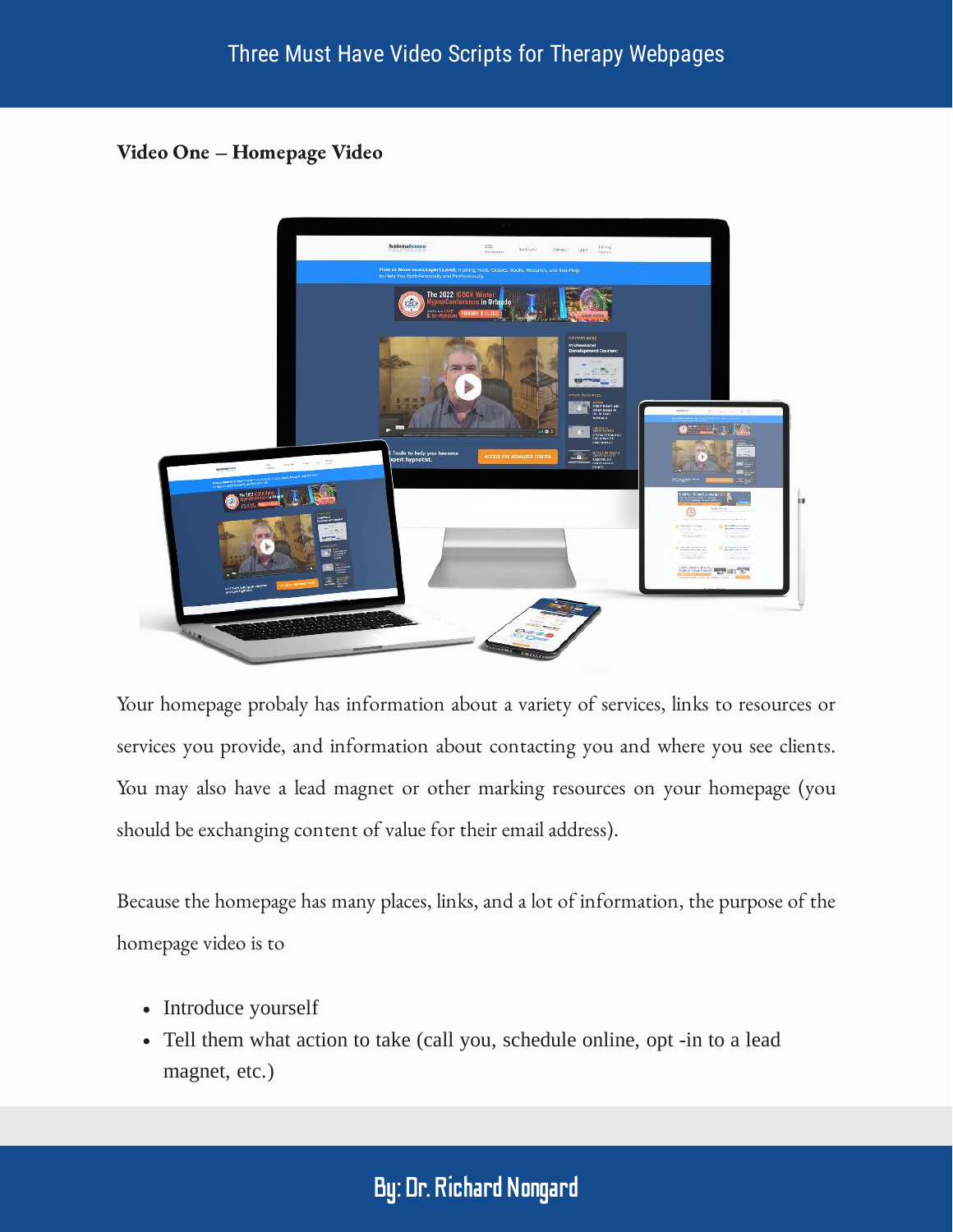Here is a good format you can use for your homepage:

Headline: Start with an attention getting statement. It could be a question, a fact or statistic, or some other attention getting headline.

Introduce Yourself: Let them know who you are and what your job title is. They are completely interested in your resume, so keep it simple. They are interested in your ability to help them.

Welcome them: Welcome them to the website, and briefly describe services and options.

Speak to them: Speak directly to concerns or needs they have assuring them that you are a resource.

Call to action: You video must have a call to action. What do you want them to do? Do you want them to call you? Or schedule a consult online? Do you want them to give their email address in exchange for a .PDF, video training, or some other lead magnet? Tell them one action to take.

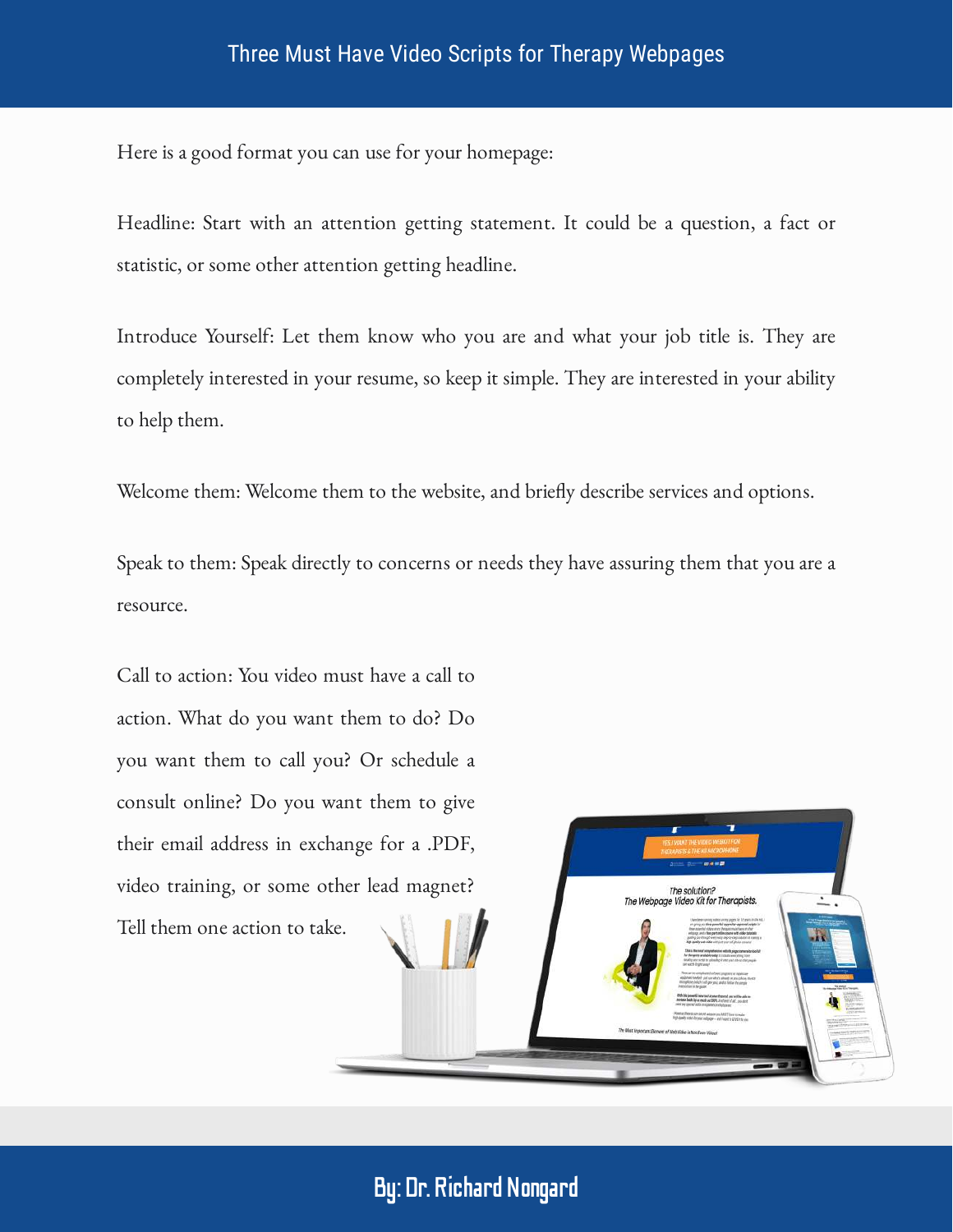#### Example script:

"Addiction might not be your fault, but it is your problem!"

"I am Dr. Richard Nongard, I am a Licensed Marriage and Family Therapist specializing in helping families recover from addiction. For more than 30 years I have helped individuals, families, and communities effectively deal with addiction related issues, and I have answers to the many concerns that you have."

"I am happy that you have stumbled upon my website. This is where you can find more information about the services that I offer, and how these services can help you. You have probaly been looking for an answer that will work for you, and I want to assure you that I want to help you find the best solutions to help you and your family. The greatest satisfaction I get as a therapist, is seeing the transformation people make when I work with them. If you are genuinely ready to make a change, reach out and let's discuss the options for care that I provide.

"Right below this video you will find a button that links to my online calendar. You can schedule a free 20-minute consult with me on the phone (or Zoom, or whatever) and we can decide on what the unique starting point for you will be. You can ask me questions, and we can begin the process of working together. So, click the button and let's talk about the best path to help you."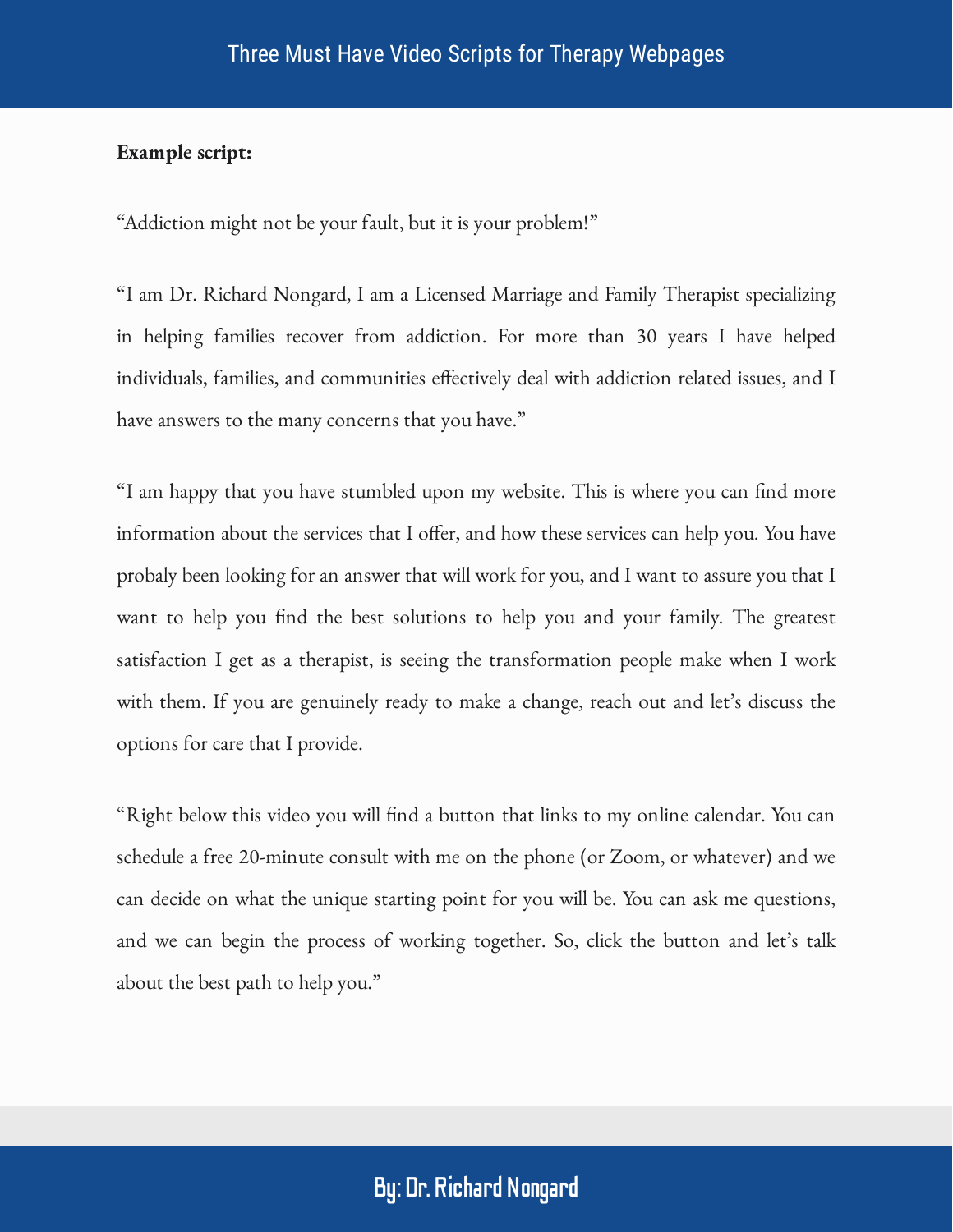#### Video Two – Services Script

You probaly have pages on your website that focus directly on specific services. You might have a page for couples counseling, another page for anxiety and depression, or perhaps a page for a specific service such as weight-loss hypnosis. This sample script can be adapted to any service you offer. My recommendation is that you create a new video for each page where you offer a specific service.

Copywriting is an essential part of any online marketing strategy. It can be used to create compelling and persuasive video that can drive traffic to your website or landing page.

One of the most important things to remember when copywriting is to focus on the problem and agitate it. This will create a sense of urgency and compel the reader to act. Once the problem has been established, you can then offer the solution. Therapists sometimes have an issue with agitating a problem, but in reality, the potential client is already agitated. What we are really talking about here is breaking through denial and helping them clearly see what their starting point is and why.

This is a proven formula for copywriting that has been used by many successful marketers. If you are looking to improve your copywriting skills, then make sure to use it. You are selling a service, and so proven sales tactics work.

Headline: Open with an interesting and attention getting headline.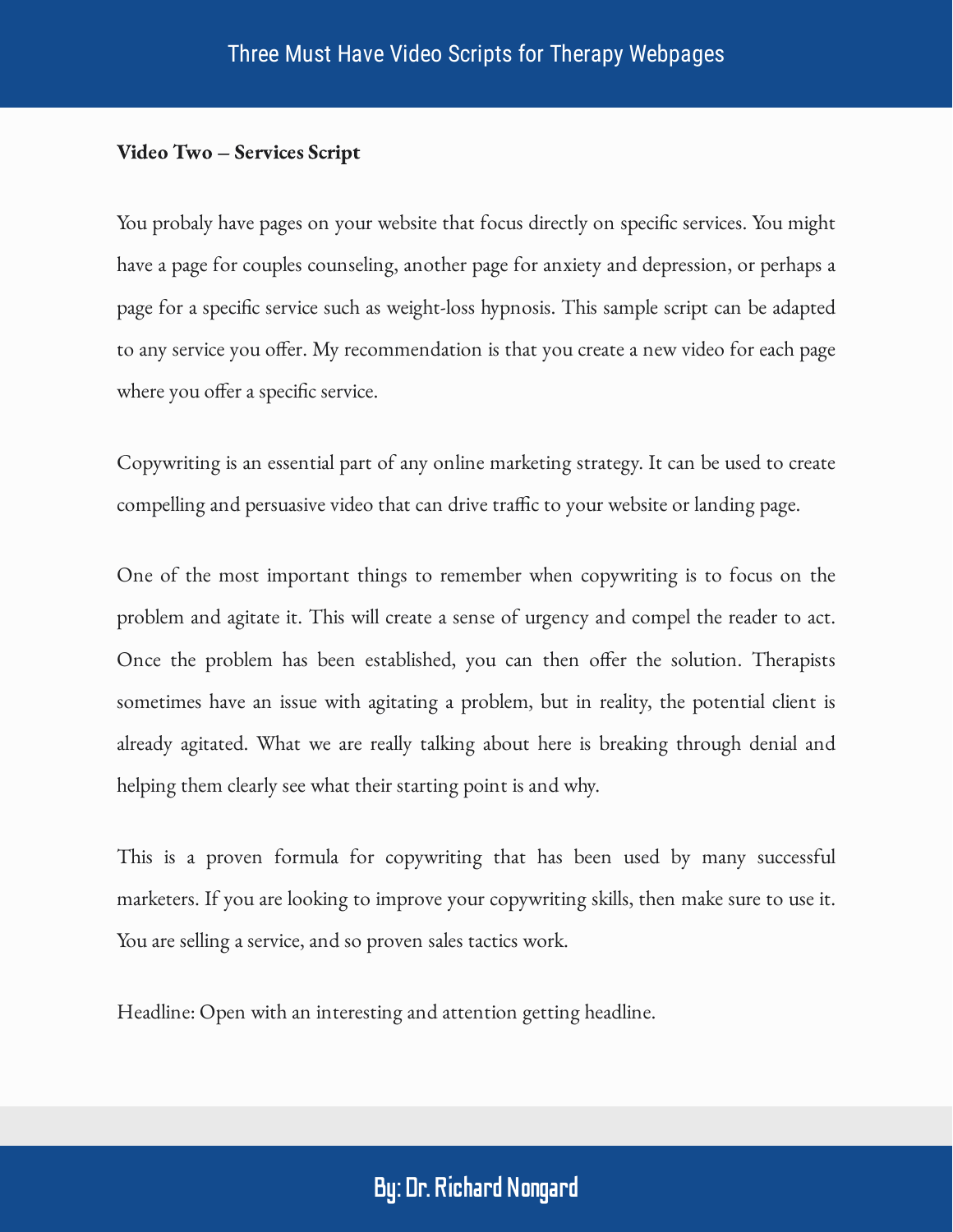Introduce yourself: Always introduce yourself, people enter webpages from google results or links, and may start on any page not necessarily the homepage.

Problem: Since you are offering one specific service, focus on only one problem. You should not make a video that offers stop smoking, end depression, build confidence, and process trauma in one video. You should make a video for each separate issue.

Agitate: Your potential client is surfing the net looking for solutions. They are already agitated. What we are doing in this step is helping them have a clear picture of their starting point for change, breaking through denial, and pointing out the obvious. But amplifying pain works as a strategy to get people to act. You are using this technique ultimately to help them.

Solution: At the conclusion of your video, you are going to share the solution you have. Perhaps it is testing, a free assessment, a meet-and-greet first session, or committing to a package of sessions. You get to decide what solution you want them to take advantage of first and communicate that in your video.

Call to action: It is not enough to give information; you must also ask the viewer to take specific action. Again, do you want them to call, schedule online, opt-in? Whatever action you want them to take is the action you should tell them to take.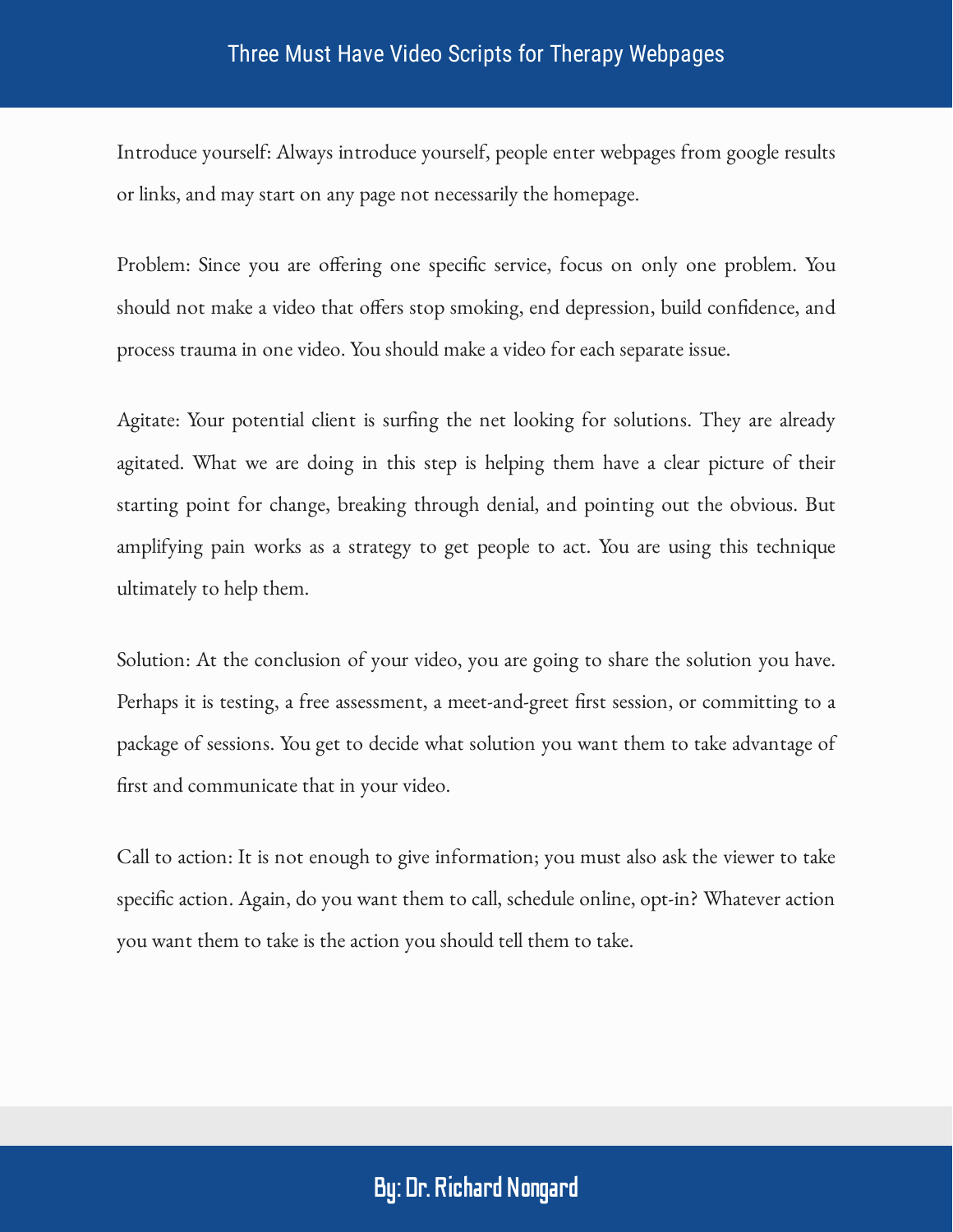

#### Example Script:

"Depression can be solved. Have you had enough of the gloomy days and are ready to start waking up feeling hopeful?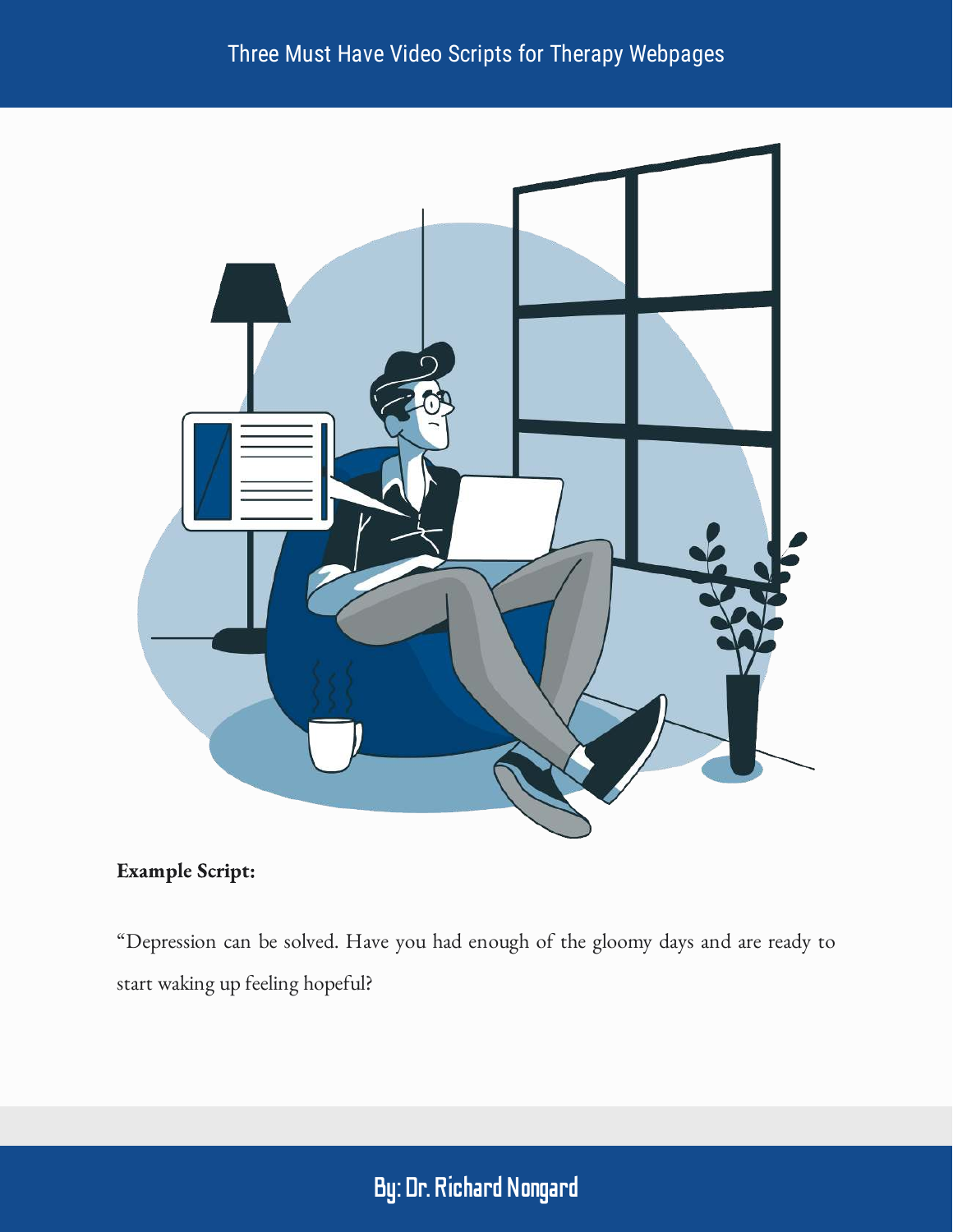"I'm Dr. Richard Nongard, I am a Licensed Marriage and Family Therapist and a Certified Professional Hypnotist. In my own life I have wrestled with depression, and I have helped countless others in my office discover joy again. I want to share with you the many options you have to addressing depression."

"Depression impacts millions of people. The good news is that many discover a pathway from depression to hope, but you have not discovered your pathway yet. You are still stuck, and that can be painful."

"Does it feel as if each day becomes more hopeless than the next, and that no matter what you do, nothing is the right choice? Are you waking up zapped of energy before you even get out of bed – if you do at all? Has depression impacted your relationships and created isolation?"

"The good news is that even though depression makes the world feel like it is over, you can join the many other successful clients who have worked with me over the years in individual therapy and found solutions. The approaches I used are based on what actually works to help people lessen depression and find acceptance. I want to share with you, the things that have made a difference in my life, and in the lives of the clients I have worked with, and what the research into depression says actually work."

"To get started, call me today. My number is 555-1212. I can help you, and I want to. So call today and lets work together to lift the weight of depression off of your shoulders."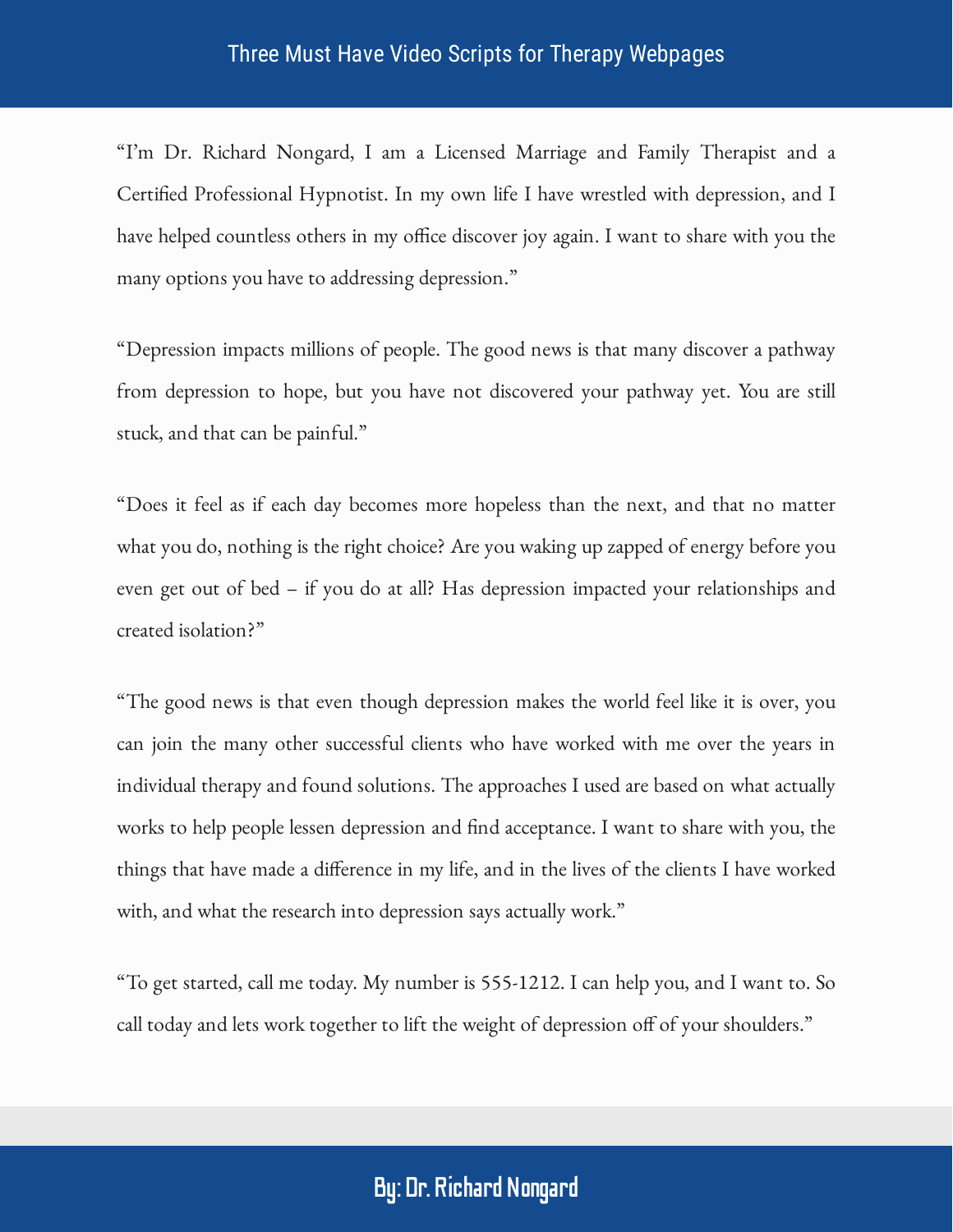#### Video Three – Contact Page Video

You will also want a video for your contact page. Nobody actually needs a map anymore since they are just going to google your address, so use that space for a video.

As a shortcut, you can put your homepage video on the contact page. But I like to create a contact video inviting them to schedule or call. In fact, you should change the content of your contact page so it books a call, or schedules a zoom session rather than just sending an email. Chances are pretty good your current webpage form is just collecting random spam messages. And of course, email senders are far less likely to convert than someone who schedules a discovery call or even picks up the phone to connect.

Here is the format for a contact page video.

Headline: Capture attention with a headline or opening statement.

Introduce yourself: Introduce yourself and the title you use to promote your services.

Call to Action: Since they are on the contact page, tell them what action to take.

Discuss website navigation: A lot of people find contact pages as a result of google searches. Tell them what else in on the page and where to go for more information. This is where you will share the services you offer.

Call to action: Tell them what action to take.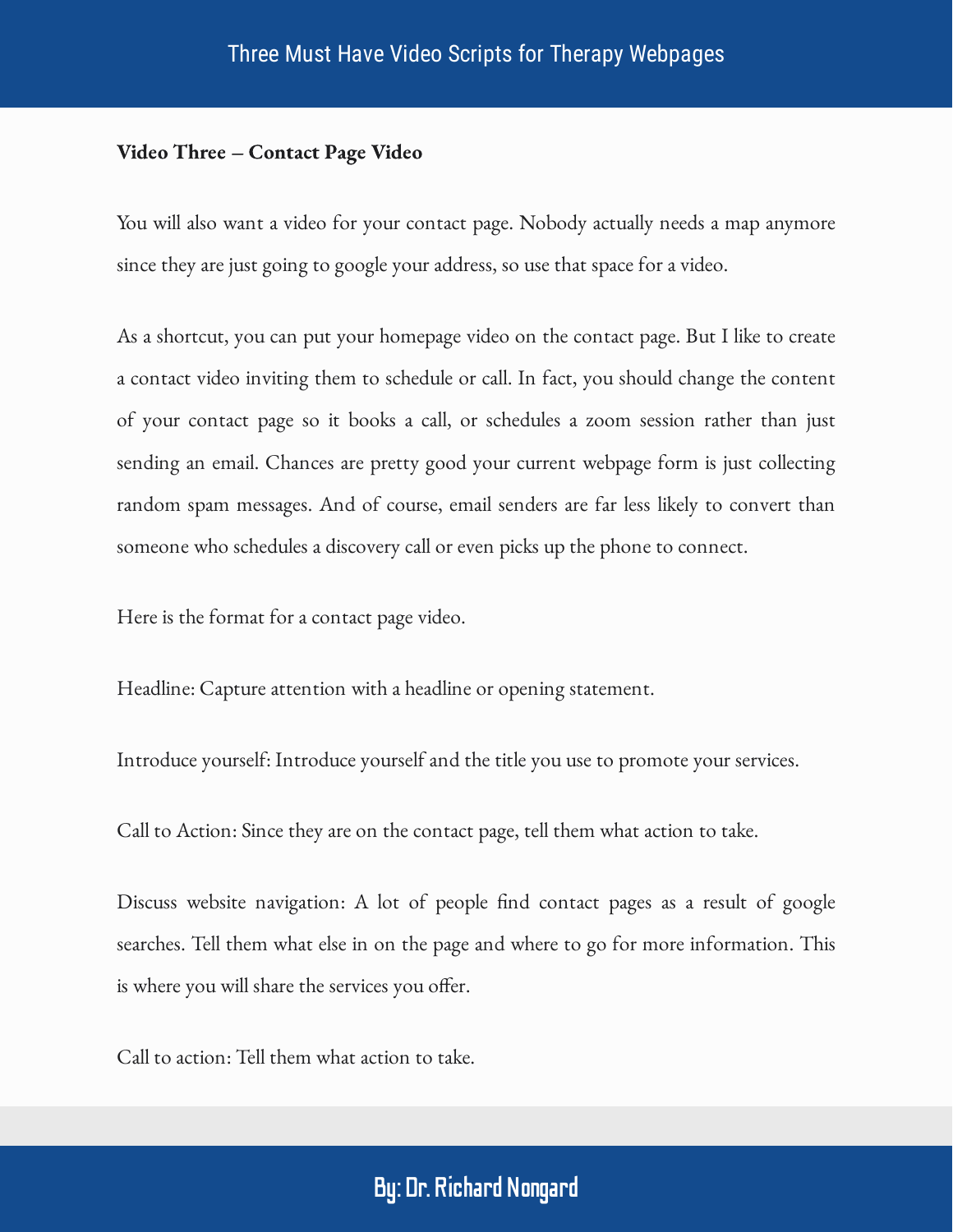#### Example Script:

"People are looking for solutions, and I am glad you are here to discover yours."

"I'm Dr. Richard Nongard, a Licensed Marriage and Family Therapist and a Certified Professional Hypnotist. For more than 30 years I have helped families, couples, and individuals find real world solutions."

"If this is the first time you have visited my website you will find a menu above. There are links to the services I provide, and resources that you will find helpful. Pay attention to the links for specific issues. You will also find some links for outside resources that you may find beneficial."

"The best way to contact me is to call me at 555-1212 or to use the calendar below to schedule your 20-minute discovery call. I want to help you find the solutions you need, and it all begins by reaching out to discover how I can be a resource for you."